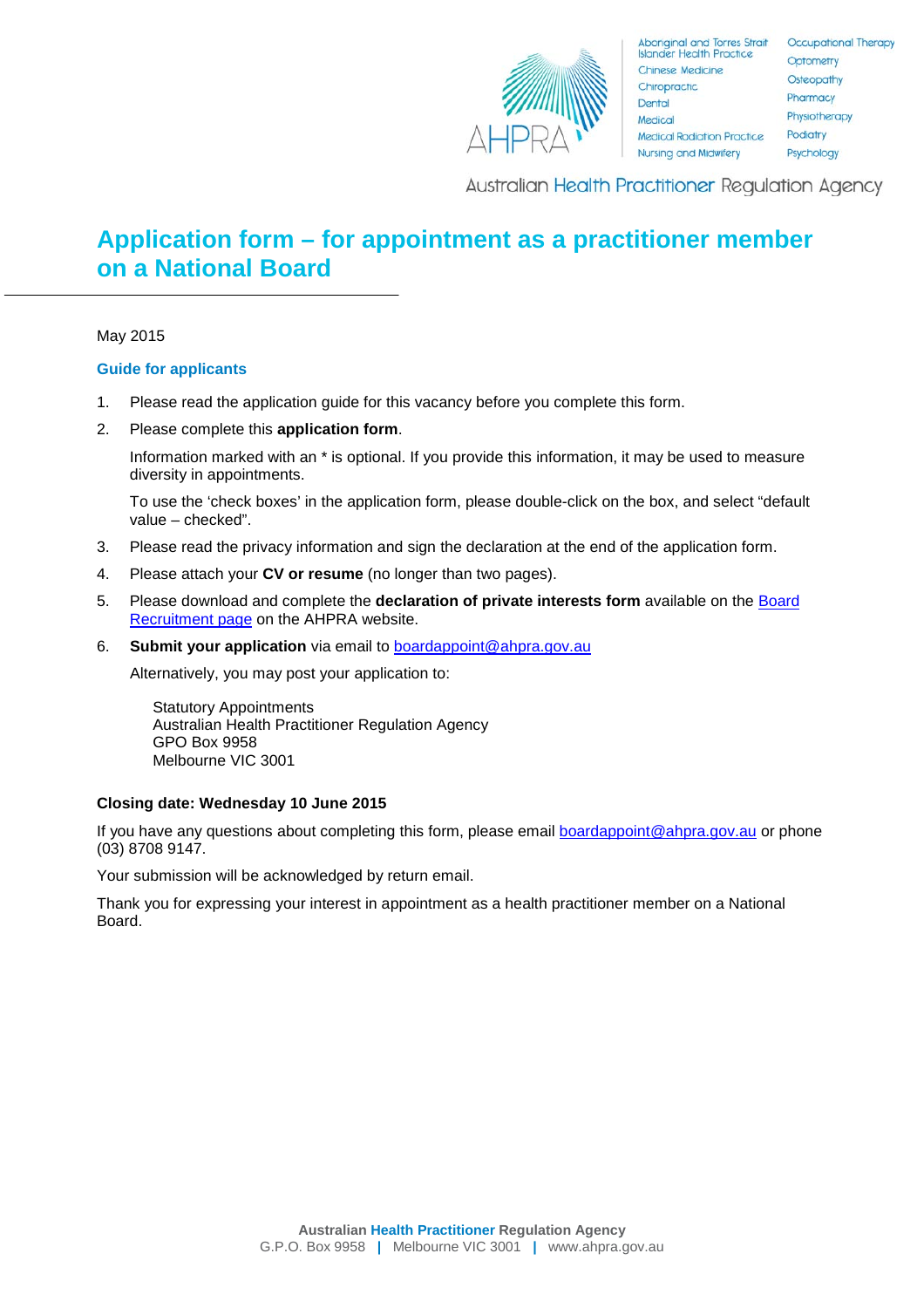| Type of vacancies &                                                                   | <b>Practitioner member</b>                                        |                                                                                                                         |  |
|---------------------------------------------------------------------------------------|-------------------------------------------------------------------|-------------------------------------------------------------------------------------------------------------------------|--|
| eligibility requirement                                                               |                                                                   | Aboriginal and Torres Strait Islander Health Practice Board of<br><b>Australia</b> (To be eligible you must be from SA) |  |
| Note: Some of these<br>vacancies have specific                                        |                                                                   | <b>Chinese Medicine Board of Australia</b><br>(To be eligible you must be from either the ACT, or the NT or Tasmania)   |  |
| eligibility requirement/s<br>that require you be from a<br>particular jurisdiction/s. |                                                                   | Occupational Therapy Board of Australia (To be eligible you must be from<br>SA)                                         |  |
|                                                                                       | Your principal place of practice is:                              |                                                                                                                         |  |
|                                                                                       |                                                                   | $\Box$ ACT $\Box$ NT $\Box$ Tas $\Box$ SA                                                                               |  |
|                                                                                       | <b>Expressing interest in role of Chair of the National Board</b> |                                                                                                                         |  |
|                                                                                       | Yes                                                               | Do you have additional interest in serving in the capacity of Board Chair?<br><b>No</b>                                 |  |

## **Section 1: Personal details**

| <b>Title</b>                                                                                                                                                           | $Ms \Box$<br>Mr<br>Mrs $\Box$<br>Miss $\Box$ Dr $\Box$<br>$\blacksquare$ |
|------------------------------------------------------------------------------------------------------------------------------------------------------------------------|--------------------------------------------------------------------------|
|                                                                                                                                                                        | Other:                                                                   |
| <b>Surname</b>                                                                                                                                                         |                                                                          |
| <b>First name</b>                                                                                                                                                      |                                                                          |
| <b>Other names</b>                                                                                                                                                     |                                                                          |
| Date of birth                                                                                                                                                          |                                                                          |
| Gender                                                                                                                                                                 | Female $\Box$<br>Male $\square$                                          |
| Your country of birth                                                                                                                                                  |                                                                          |
| <b>Residential address and postcode</b>                                                                                                                                |                                                                          |
| Is your mailing address the same as your<br>residential address?                                                                                                       | Yes $\Box$<br>No<br>If no, please enter your mailing address:            |
| <b>Telephone</b>                                                                                                                                                       | <b>Mobile</b>                                                            |
|                                                                                                                                                                        |                                                                          |
| <b>Preferred email address</b>                                                                                                                                         |                                                                          |
| Do you live in a regional/rural area?<br>Section 33(7) of the National Law requires at<br>least one member of a National Board to live<br>in a regional or rural area. | No $\square$<br>Yes $\Box$                                               |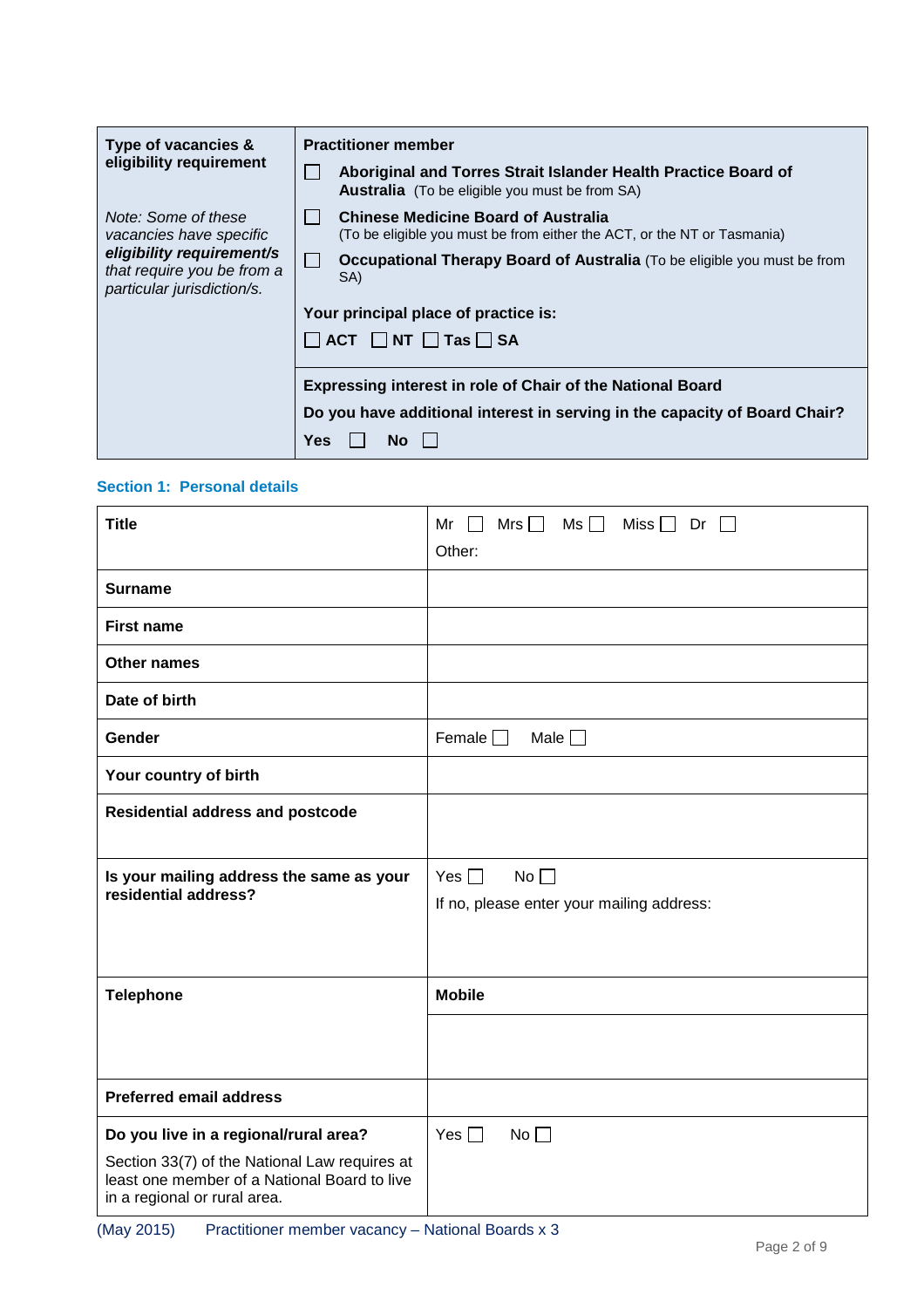| Do you identify as an Aboriginal person                         | Yes $\Box$                   |
|-----------------------------------------------------------------|------------------------------|
| and/or a Torres Strait Islander person? *                       | $No$                         |
| Were either of your parents born                                | $Yes \Box$                   |
| overseas? *                                                     | No                           |
| Do you speak a language other than<br><b>English at home?</b> * | Yes II<br>No II<br>Comments: |
| Do you identify as a person with a<br>disability? *             | No<br>Yes I I<br>Comments:   |

### **Section 2: Assessing your eligibility for appointment to the National Board**

**Please answer all of the questions below.** Section 34 of the National Law sets out the eligibility requirements of National Board members.

A person is eligible to be appointed as a practitioner member only if the person is a registered health practitioner in the health profession for which the Board is established – i.e. your name appears on the National Register.

A person is <u>not eligible</u> to be appointed as a member of a National Board if the person has –

- (a) in the case of a practitioner member, ceased to be registered as a health practitioner in the health profession for which the Board is established, whether before or after commencement of the National Law, as a result of the person's misconduct, impairment, or incompetence; or
- (b) at any time, been found guilty of an offence (whether in a state or territory or elsewhere) that in the opinion of the Ministerial Council, renders the person unfit to hold the office of member.

Registration and probity checks will be conducted on <u>shortlisted</u> applicants.

| <b>Registration details</b><br>(Section 34(3)(a) of the National Law)                                                             | Do you hold current national registration?<br>Yes II<br>No II<br>If yes, what is your registration number?                                         |  |
|-----------------------------------------------------------------------------------------------------------------------------------|----------------------------------------------------------------------------------------------------------------------------------------------------|--|
| If you are a Chinese medicine<br>practitioner                                                                                     | Please specify your division/s of registration:<br>Acupuncturist $\Box$<br>Chinese herbal medicine practitioner $\Box$<br>Chinese herbal dispenser |  |
| Have you ever previously been<br>registered?<br>(e.g. as a practitioner under a former state<br>or territory registration system) | $No$    <br>Yes II<br>If yes, please say what profession, who issued your registration, and<br>when (if known)                                     |  |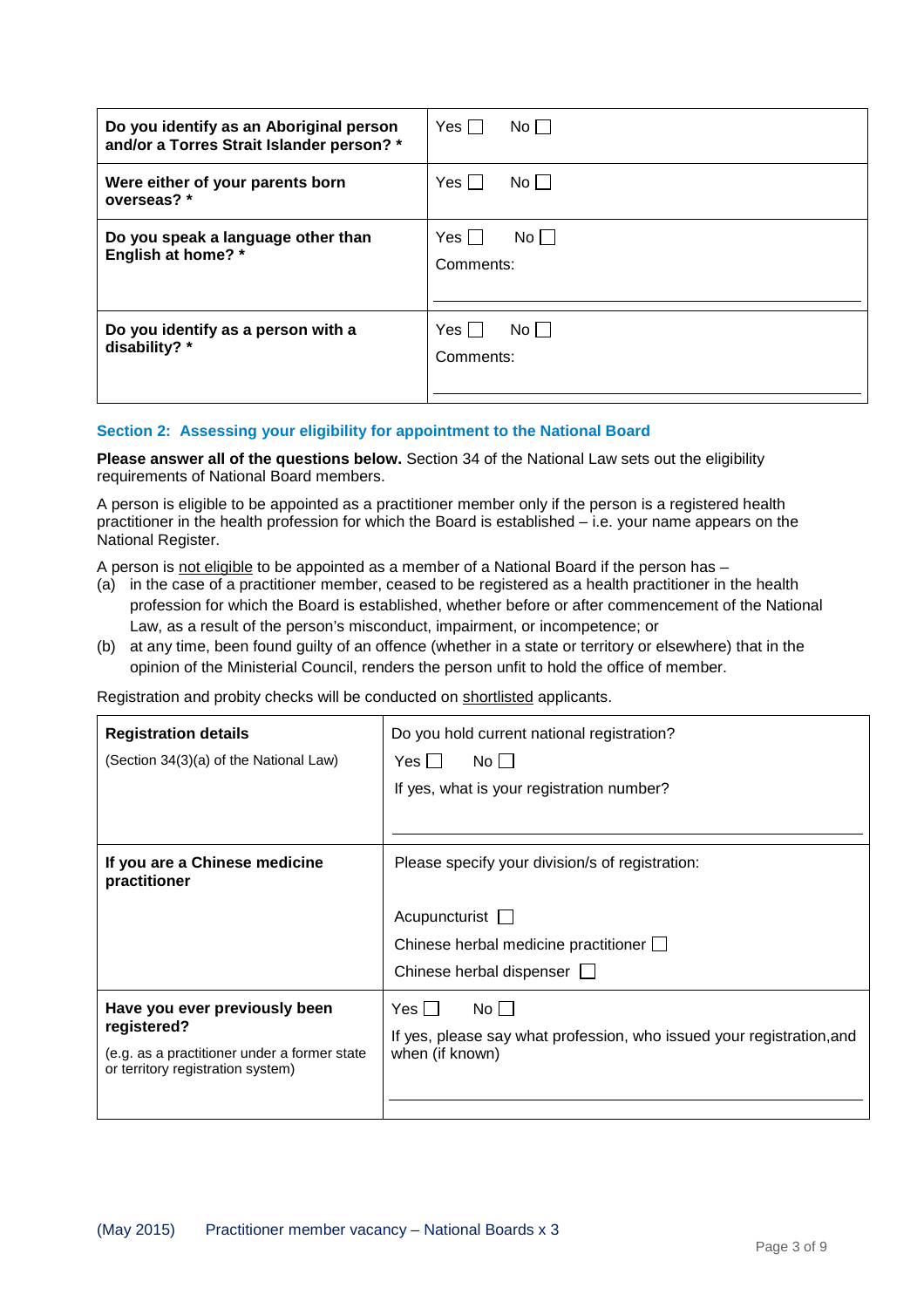## **Section 3: Summary of qualifications, experience, employment and membership of other bodies**

• **Please attach** your resume or CV to this application (no longer than 2 pages). In addition**,** please complete the summary below

| Qualifications and training -<br>please summarise                                                             |
|---------------------------------------------------------------------------------------------------------------|
| (qualification/s may be in addition<br>to the qualification recognised for<br>registration in the profession) |
|                                                                                                               |

### **Are you a registered health practitioner -**

| • in current clinical practice?                                                               | Yes $\Box$ | $No$ $\Box$ |
|-----------------------------------------------------------------------------------------------|------------|-------------|
| with education and training<br>$\bullet$<br>expertise?                                        | Yes $\Box$ | $No \Box$   |
| • other (please specify)<br>(e.g. practising in an<br>administrative or academic<br>capacity) | Yes $\Box$ | No          |

| Declaration of status of a government<br>employee:                                               | Yes I<br>No II<br>If yes, name of organisation and contact name: |  |
|--------------------------------------------------------------------------------------------------|------------------------------------------------------------------|--|
| If you are a government or statutory employee, we<br>kindly ask you to advise AHPRA accordingly. |                                                                  |  |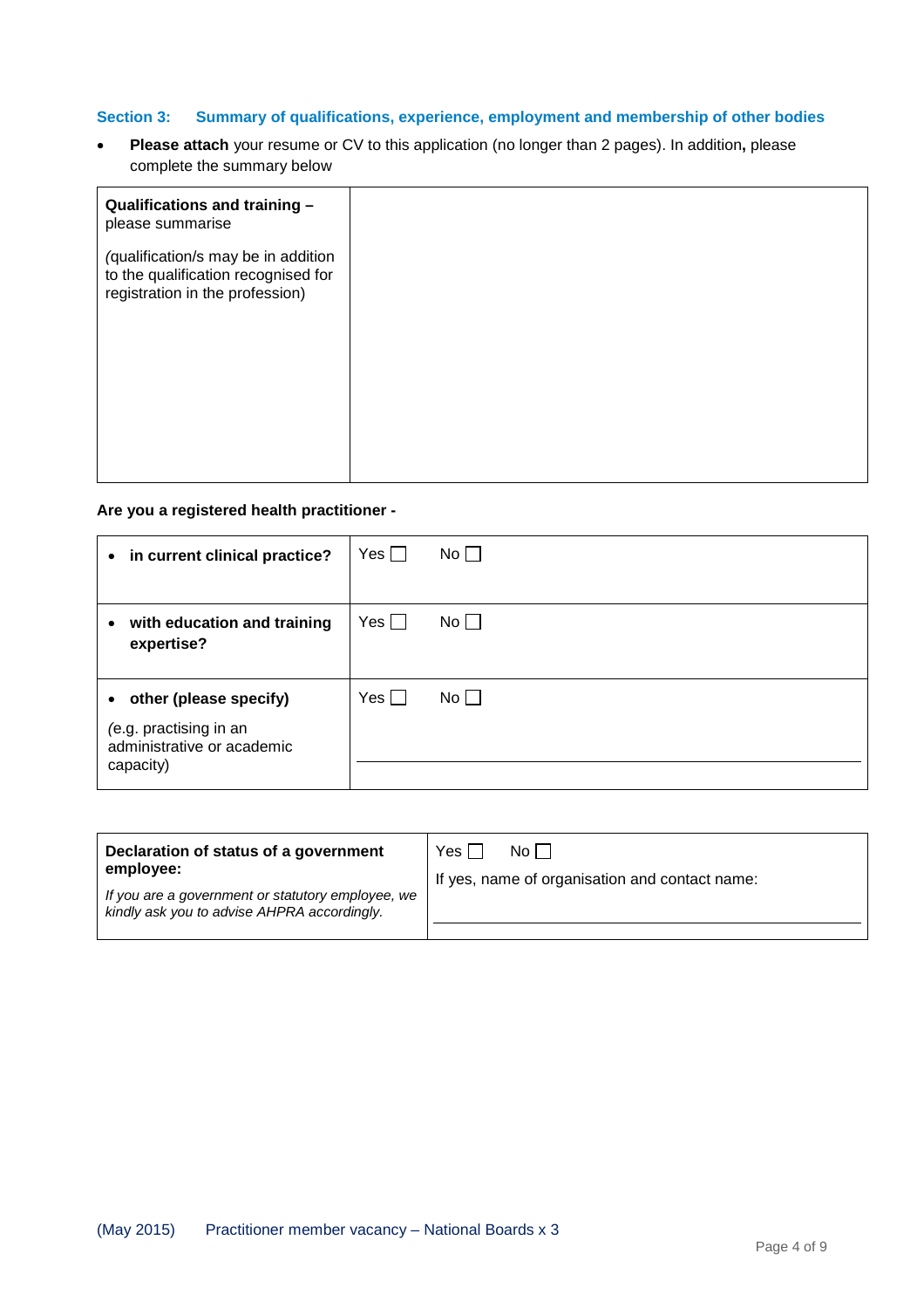| <b>Employment</b>                                        | Employer | <b>Position</b> | <b>Period of service</b><br>(e.g. 2006-2007) |
|----------------------------------------------------------|----------|-----------------|----------------------------------------------|
| <b>Current full-time</b><br>employment                   |          |                 |                                              |
| (Please indicate<br>role if self-<br>employed)           |          |                 |                                              |
| <b>Previous</b><br>employment<br>within last 10<br>years |          |                 |                                              |
|                                                          |          |                 |                                              |

## **Membership on Boards established under, or relevant to, the National Registration and Accreditation Scheme**

| Have you ever previously been appointed                                                                                                                                                                                                                  | Yes I                                  |
|----------------------------------------------------------------------------------------------------------------------------------------------------------------------------------------------------------------------------------------------------------|----------------------------------------|
| by the Ministerial Council to one of the 14                                                                                                                                                                                                              | No L                                   |
| <b>National Boards?</b>                                                                                                                                                                                                                                  | If yes, which Board?                   |
| Are you currently a member of any other<br>body relevant to the National Scheme<br>(eg a NSW health professions council; a<br>committee of the National Board; a health<br>conduct or performance panel or committee; or<br>an accreditation authority)? | Yes I<br>No.<br>If yes, what body/ies? |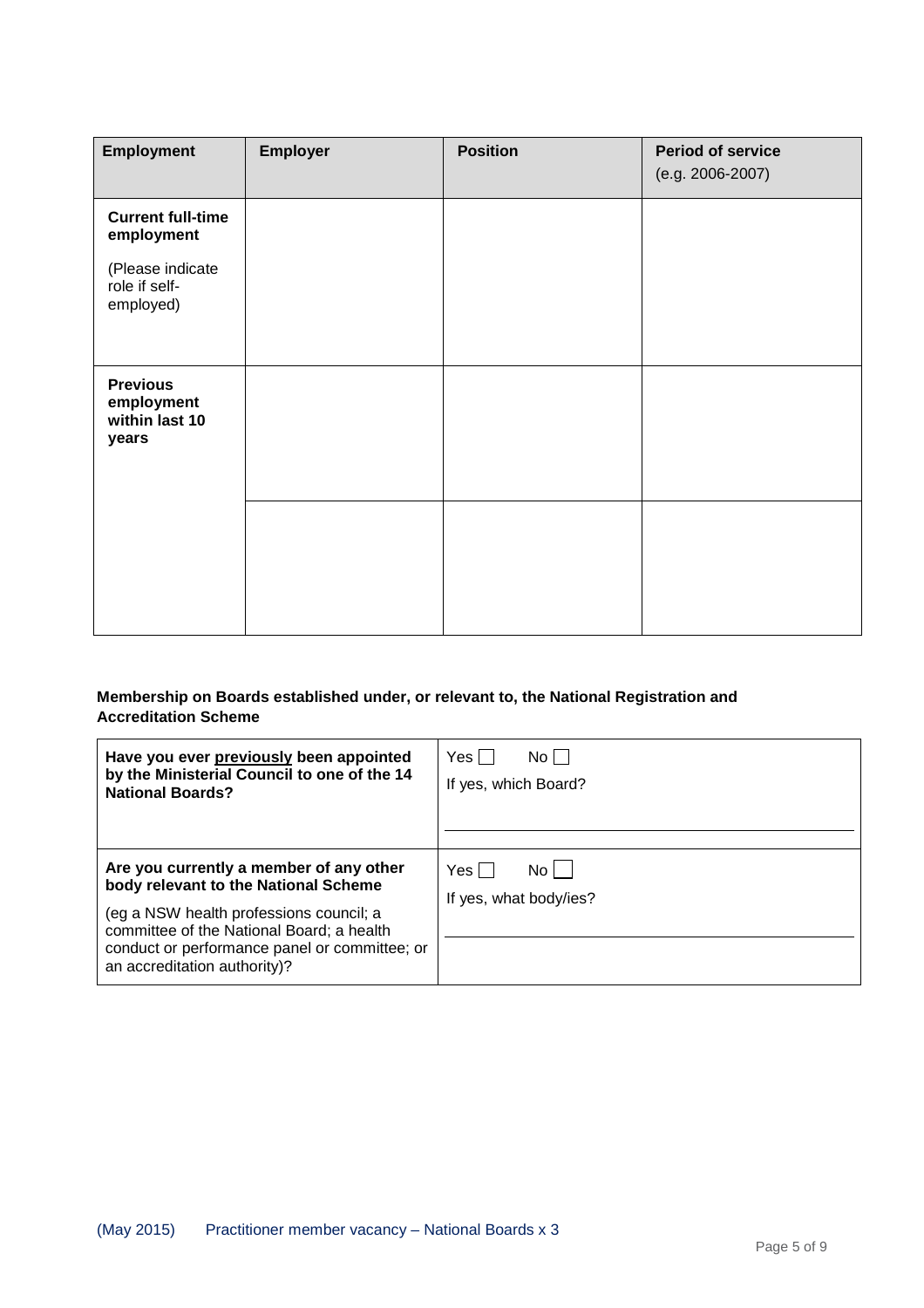## **Current memberships on other bodies – including professional associations, councils, community groups, boards**

| <b>Body</b> | <b>Position</b> | <b>Period of Service</b><br>(e.g. 2013-2015) | No. times<br>appointed |
|-------------|-----------------|----------------------------------------------|------------------------|
|             |                 |                                              |                        |
|             |                 |                                              |                        |
|             |                 |                                              |                        |
|             |                 |                                              |                        |

### **Past memberships on other bodies – including professional associations, councils, community groups, boards**

| <b>Body</b> | <b>Position</b> | <b>Period of service</b><br>(e.g. 2006-2007) |
|-------------|-----------------|----------------------------------------------|
|             |                 |                                              |
|             |                 |                                              |
|             |                 |                                              |
|             |                 |                                              |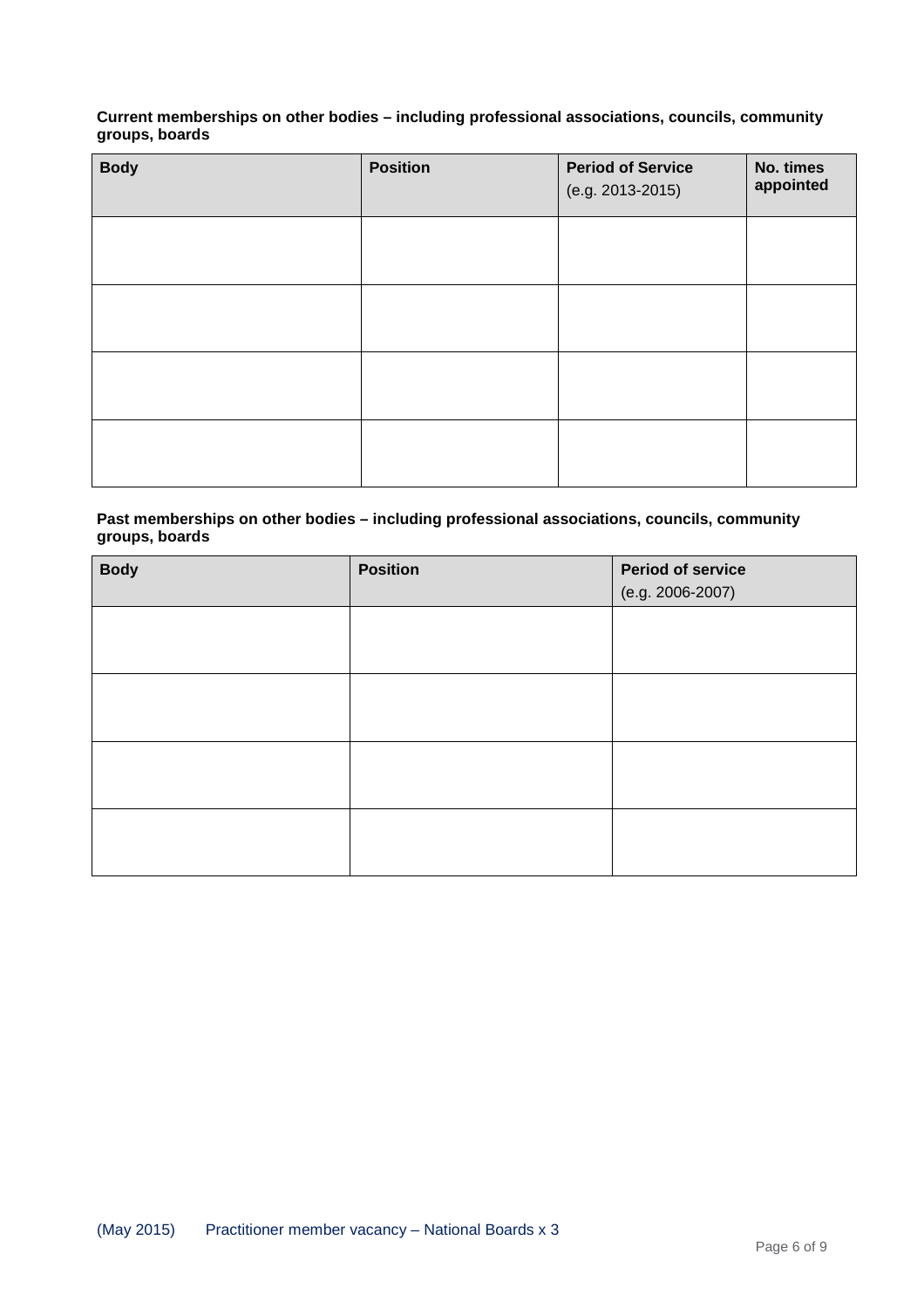### **Section 4: Board member attributes and final statement**

Using the board member attributes listed below and described in detail on page 7 of the application guide, please provide a statement to address these attributes *(maximum 2 pages; 3 pages if also addressing additional attributes for role of Chair, National Board)*.

# **All practitioner member applicants**:

- 1. Displays integrity.<br>2. Thinks critically.
- 2. Thinks critically.<br>3. Applies expertise
- 3. Applies expertise.<br>4. Communicates co
- 4. Communicates constructively.<br>5. Focuses strategically.
- 5. Focuses strategically.
- 6. Collaborates in the interests of the National Scheme.

#### **Additional attributes** for applicants also expressing interest in the role of **Chair, National Board:**

- 7. Demonstrates leadership.
- 8. Engages externally.<br>9. Chairs effectively.
- Chairs effectively.

Please either type directly into box or attach a separate sheet.

### **Other experience – final statement**

#### **Please explain why you would like to be a member on a National Board and how you would contribute.**

Practitioner members are expected to bring sound experience in the health profession for which the Board is established and will have an appreciation and understanding of the role of the National Board. You may use the space provided below to provide any other information that you consider supports your application, including any other relevant skills and experience you may have.

Please either type directly into box or attach a separate sheet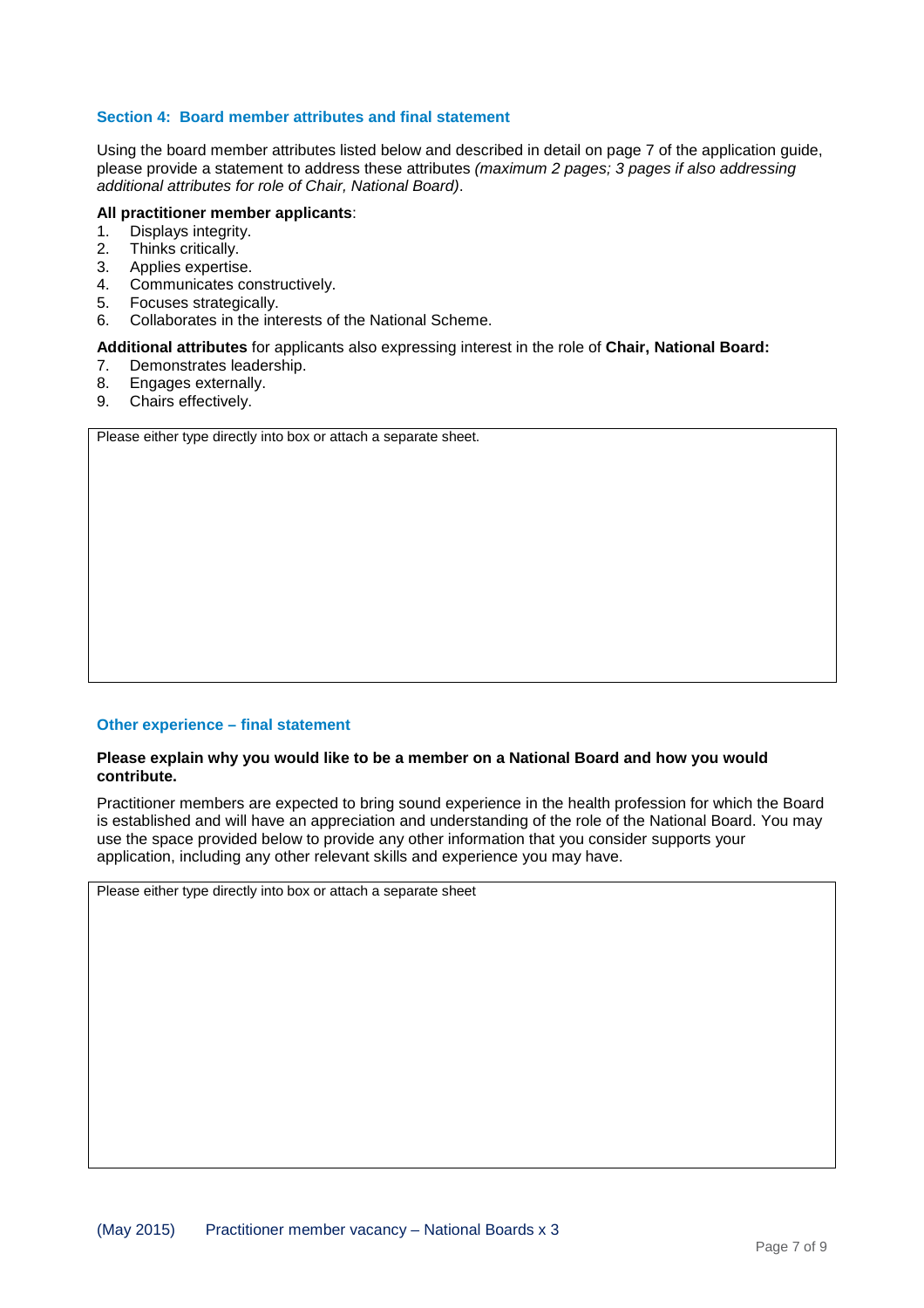### **Section 5: Referees**

Provide the names and contact details of **three** referees, noting their relationship with you.

| Referee 1            |  |
|----------------------|--|
| Name:                |  |
| Position:            |  |
| Contact phone:       |  |
| Email:               |  |
| Relationship to you: |  |

## **Referee 2**

| .                    |  |
|----------------------|--|
| Name:                |  |
| Position:            |  |
| Contact phone:       |  |
| Email:               |  |
| Relationship to you: |  |

## **Referee 3**

| Name:                |  |
|----------------------|--|
| Position:            |  |
| Contact phone:       |  |
| Email:               |  |
| Relationship to you: |  |